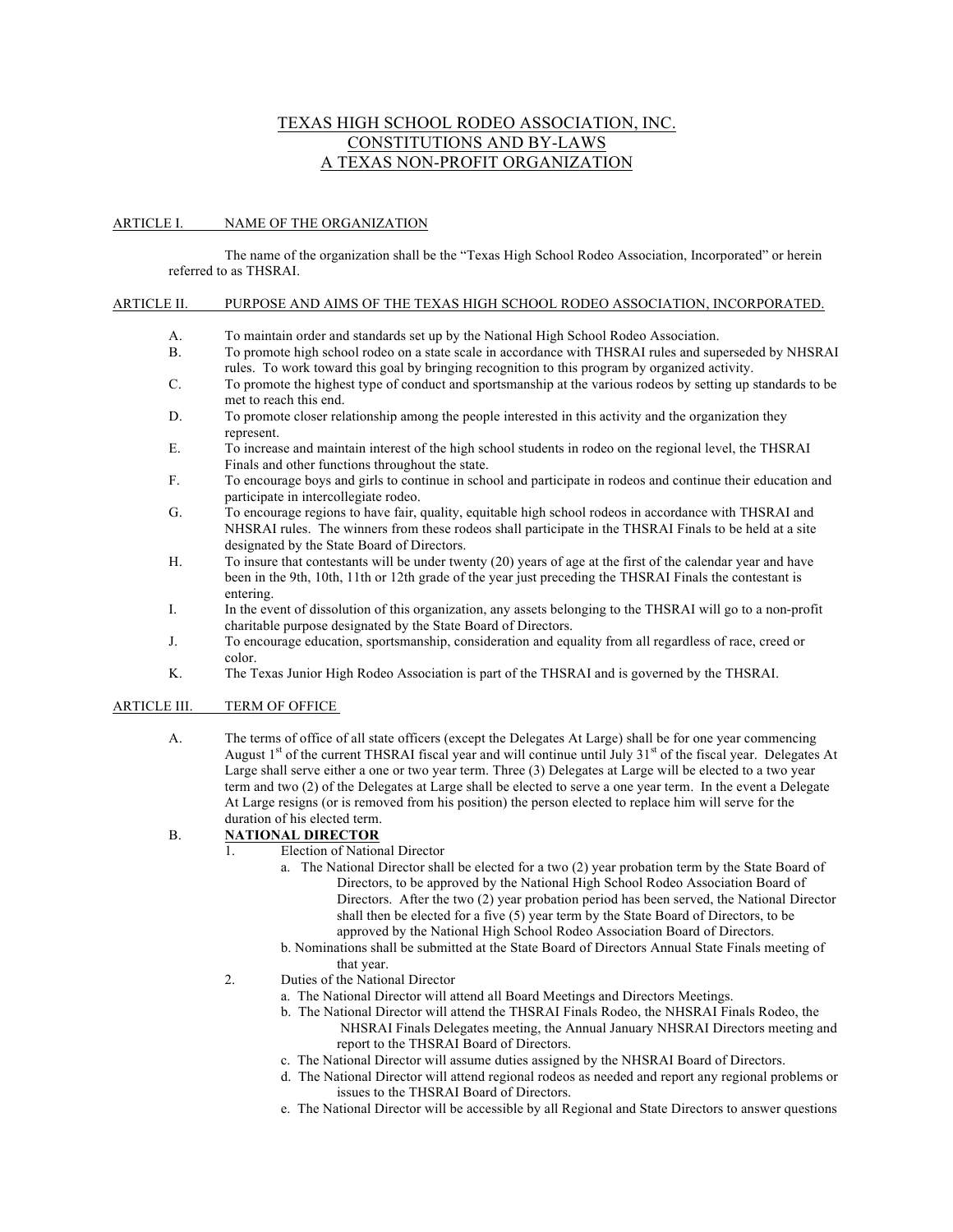related to the NHSRA rule book and state compliance.

# C. **DELEGATES (Adults)**

1. Three (3) delegates shall be elected or appointed by the THSRAI Board of Directors at the THSRAI Finals Rodeo Meeting. These delegates and the National Director shall attend the NHSRAI meeting held during the NHSRAI Finals Rodeo.

## D. **STATE EVENT DIRECTORS (Adult)**

1. State Event Directors may be appointed by the THSRAI Board of Directors for the THSRAI Finals Rodeo. They will supervise preparations for their respective event at the THSRAI Finals Rodeo. These directors may be contacted to assist any region or member association in conducting clinics and handling event related situations.

2. Each region shall ensure that a State Director from said region is present at each regional high school rodeo.

## ARTICLE IV. BOARD OF DIRECTORS

There shall be a State Board of Directors which will represent and consist of forty-four (44) members: three (3) State Directors from each of the ten (10) regions within the state with one (1) vote each, one (1) National Director with one (1) vote, three (3) Student Officers with one (1) vote each including the Student President, Vice President, and Secretary, one (1) State Queen with one (1) vote, and nine (9) members of the state's Executive Board including the President (voting only in the event of a tie), the Past President with one (1) vote, and the 1<sup>st</sup> Vice President, 2<sup>nd</sup> Vice President, and five (5) Delegates At Large with one (1) vote each.

No region shall elect more than one (1) director per household. (The names, addresses and other pertinent information listed on EXHIBIT A.) These State-Regional Directors will vote on any matter pertaining to respective Regional Rodeos in conjunction with the THSRAI Finals Rodeo. A financial statement and an agenda containing all business to be discussed and voted upon must be mailed or electronically emailed to all members of the THSRAI Board of Directors ten (10) days prior to a regular or special called meeting. An emergency meeting can be held and business conducted by the Executive Committee composed of those listed below. An emergency meeting will require two-thirds (2/3) majority of the Executive Committee; regular meeting fifty-one percent (51%) of the THSRAI Board membership with a simple majority.

Each State Director will be required to furnish complete contact information to include mailing and shipping addresses, telephone numbers, and email addresses.

The Board of State Directors shall transact the general business of the Association including the negotiation and execution of various forms of contracts including, but not limited to stock contracts, leases, and sponsorship contracts. The terms and conditions of those various contracts shall remain confidential, not to be disclosed with any outside party. Each State Director will be required to sign a confidentiality agreement and violations of the confidentiality agreement will be grounds for immediate dismissal.

There shall be an Executive Committee of the THSRAI Board of Directors composed of the Immediate Past President, President, 1st Vice-President, 2nd Vice-President, Secretary-Treasurer, National Director, and five (5) Delegates elected by the THSRAI Board of Directors at the Annual Meeting. This committee shall have the power of the THSRAI Board of Directors to transact business of an emergency nature. A report of the Executive Committee will be made to the THSRAI Board of Directors at the next regular meeting or by letter. In order to be elected to the Executive Committee, candidates must be current members of the State Board of Directors and must have served on the state board for a minimum of one year.

Vacancies on the THSRAI Board of Directors shall be filled upon recommendations by the THSRAI Board Members of that Region to be acted upon by the remaining THSRAI Board of Directors within thirty (30) days. This would also include any member resigning from said THSRAI Board of Directors. If a THSRAI Board Member misses two (2) consecutive meetings, that member shall be replaced within that region, with the THSRAI Board of Directors recommendations.

#### ARTICLE V. OFFICERS

- A. There shall be three (3) types of officers in the THSRAI.
	- 1. State
		- 2. Student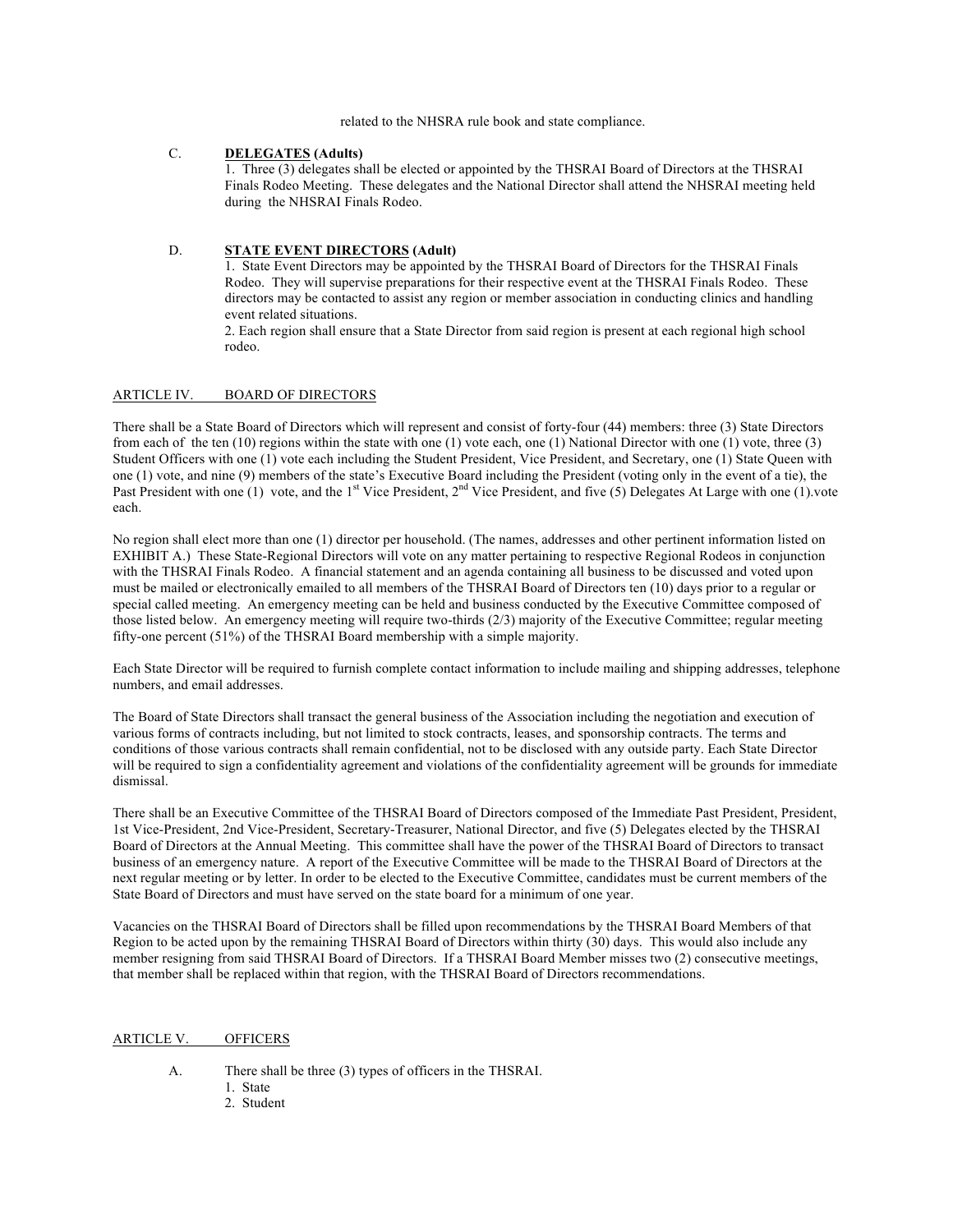3. Honorary (Family of Claude Mullins)

# B. **State**

- $\overline{1}$ . The officers of this association will be: President, 1st Vice-President, 2nd Vice-President, Secretary/Treasurer, five (5) Delegates-At-Large, of which all will be elected by the THSRAI Board of Directors by secret ballot.
- 2. The officers of this association will perform duties usually performed by such officers together with such duties as shall be prescribed by the By-laws of the Association and/or the THSRAI Board of Directors.
- 3. Any officer, by election, may succeed themselves in office.
- 4. An officer may be removed from office by a three-fourths (3/4) majority vote of the members of the THSRAI Board of Directors.

# C. **Student**

- 1. Student officers will be elected during the THSRAI Annual Student Meeting held at the THSRAI Finals. State Student Officers must be in high school the following year.
- 2. Student officers will be: President, Vice-President and Secretary/Treasurer.
- 3. Term of office for all Student Officers will commence the first Monday following the Annual State Finals meeting and shall continue through the following year.
- 4. Newly elected student officers and current student officers will attend the State Board of Directors meeting following the Annual Student meeting. The officers-elect will have no vote, but will assume their duties as board members on the first Monday following the Annual State Finals meeting.
- 5. For election of student officers, each region will elect two (2) voting delegates at their respective regional meeting prior to the THSRAI Annual Meeting. Election shall be by a majority vote and voting by secret ballot.

### ARTICLE VI. DUTIES OF OFFICERS

A. **President:** The President will conduct all meetings.

1. The President will be the Chairperson of the Executive Committee, an ex-officio member of all committees and will represent the THSRAI Board on all Corporate matters, and shall have the authority to to disburse State Funds to meet state financial obligations with the authorization of the THSRAI Board of of Directors.

2. The President will call for an annual audit of all THSRAI records after each THSRAI Finals and will call for financial statements to be submitted from each region monthly.

#### B. **Vice-President:**

1. The Vice-President shall assume the duties of the President in his/her absence and in the event of a vacancy occurring in the office of President, he/she shall serve as President until the annual election of officers. The Vice-President shall be in charge of programs as assigned by the President.

## C. **2nd Vice-President:**

1. The 2nd Vice-President will be responsible for duties as designated by the President. He/she will fill the office of the 1st Vice-President should a vacancy occur.

## D. **Secretary-Treasurer:**

1. The Secretary-Treasurer will record minutes of all meetings. The Secretary-Treasurer of the THSRAI Board of Directors will preserve all documents of the THSRAI, and will issue membership cards to all members with the aid of the regional secretaries. The Secretary-Treasurer shall have custody of all funds belonging to THSRAI, shall keep an accurate record of all receipts, disbursements, make reports as directed and disburse money as approved by THSRAI.

2. The Secretary-Treasurer will be in charge of all funds of the THSRAI, and shall deposit such funds in the bank, shall be bonded and the fee is to be paid by the THSRAI.

#### E. **Delegate-At-Large (5):**

1. Will be elected at large as a member of the THSRAI Executive Board.

## F. **Student Officers:**

1. Student Officers will perform the duties usually performed by such officers in student matters pertaining to THSRAI.

2. The student officers will conduct the Annual Student Meeting held at the THSRAI Finals under the supervision of adult state officers or such appointments.

3. The Student Secretary will report the minutes of the Annual Meeting at the following THSRAI Board of Directors meeting.

4. The student officers will represent the student membership on the THSRAI Board of Directors.

5. Two (2) student delegates will be elected from the student membership at the THSRAI Finals to represent Texas at the student meeting at the NHSRAI Finals.

### ARTICLE VII. MEETING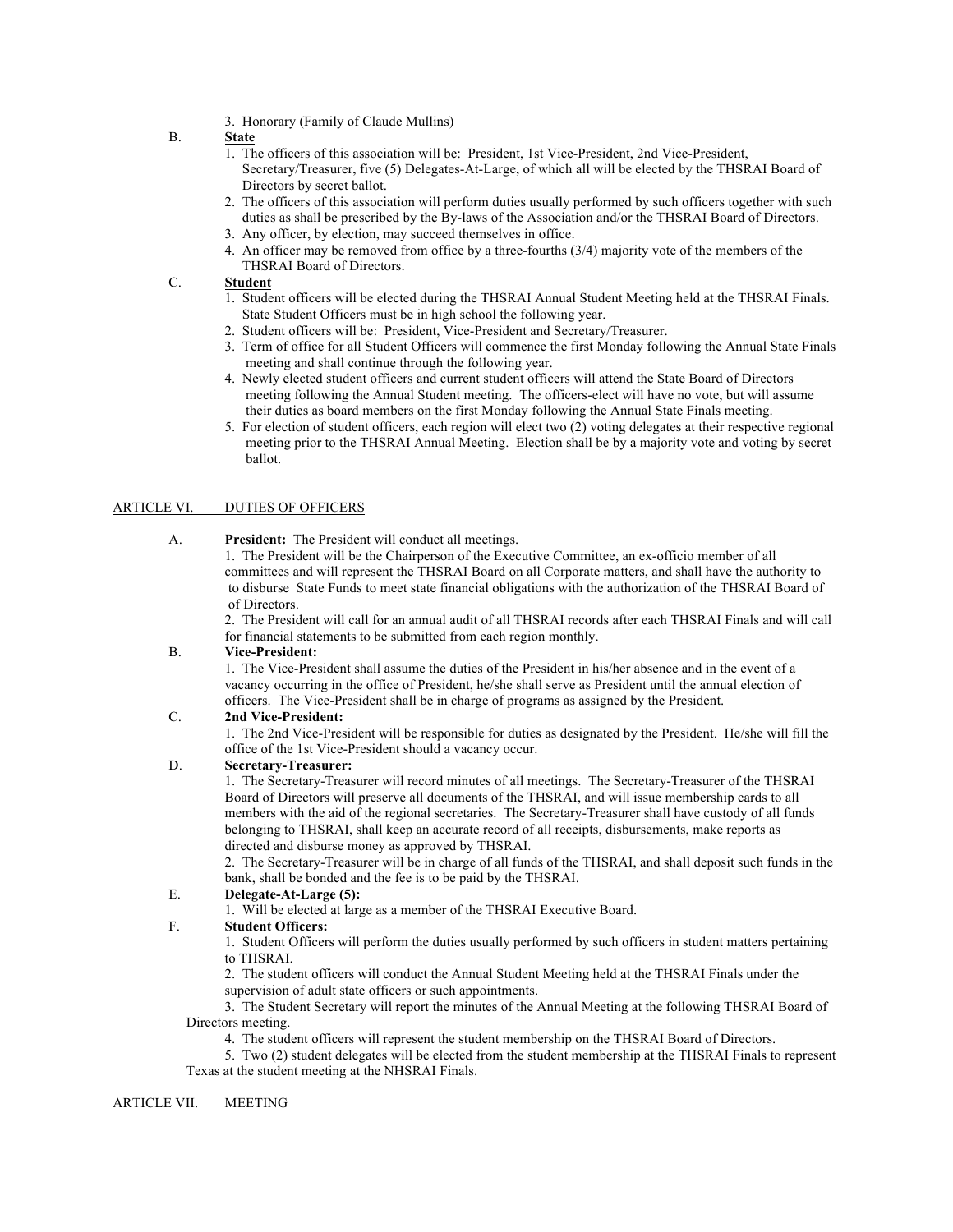A. The annual meeting of the THSRAI will be held during the annual THSRAI Finals at a place designated by the THSRAI Board of Directors. The annual meeting shall be open to the public but if need arises, the THSRA President can call for an Executive Session. Attendance at the annual meeting is required for the members of the State Board of Directors consisting of forty-four (44) members including three (3) State Directors from each of the ten (10) regions with one (1) vote each, one (1) National Director with one (1) vote, three (3) Student Officers with one (1) vote each including the Student President, Vice President, and Secretary, one (1) State Queen with one (1) vote, and nine (9) members of the state's Executive Board including the President (voting only in the event of a tie), the Past President (with one vote), and the  $1<sup>st</sup>$  Vice President, 2<sup>nd</sup> Vice President, and five (5) Delegates At Large with one (1) vote each.

1. Notice of date, time and place of the Annual Meeting shall be sent to each State Board Member within each region twenty (20) days prior to said meeting.

2. The purpose of the meeting will be to conduct the student affairs and business of the THSRA, elect officers, both adult and student, for the coming fiscal year

3. The order of business at the Annual Meeting will be prepared by the beginning of the meeting and shall include:

- a. Roll call by Regions
- b. President's report
- c. National Director report
- d. Junior High National Director report
- e. Minutes of the previous meeting
- f. Secretary/Treasurer's financial report
- g. Report of the Executive committee
- h. Report of special committees
- i Election of officers
- j. New Business
- k. Old Business
- l. Seat New Board Members
- m. Adjournment

4. The THSRAI Board shall accept no proxy vote under any circumstances. If a Director is absent, his/her vote is lost.

## ARTICLE VIII. STATE CONTEST

- A. The THSRAI Finals shall be conducted under the same rules and regulations as set forth in Article IX of the NHSRAI Constitution and By-Laws.
	- 1. The THSRAI Finals will be set as to time and place by the THSRAI Board of Directors.
	- 2. To enter in the THSRAI Finals, a contestant must be a current member of NHSRAI and qualify in his/her region.

### ARTICLE IX. REGIONAL CONTEST

- A. All THSRAI Regional rodeos will be conducted under the same rules and regulations as set forth in Article IX of the NHSRAI Constitution and By-Laws. If these rules and regulations are not met, contestants from said region or regions will not qualify to enter the THSRAI Finals.
- B. Each region will not be required to have a Regional Finals Rodeo each year. If any region is unorganized, the THSRAI Board of Directors shall assign contestants by counties to other regions. After determining the eligibility of such applicant, the region will enter the contestant in their rodeo. A contestant is eligible to qualify in only one (1) region a year for THSRAI qualifications and must place in the top ten (10) places of said qualifications.

#### ARTICLE X. MEMBERSHIP

- A. Membership will be open to anyone wishing to support and perpetuate the sport of rodeo and high school student involvement in this sport.
- B. Membership will be divided into four (4) major categories:
	- 1. Student Membership Texas High School students interested in the sport of rodeo and the affairs of the THSRAI. Students shall have voting privileges at regional level only.
		- 2. Adult Membership Individuals wishing to actively participate in the affairs and activities of the THSRAI. Adults shall have voting privileges at regional level only.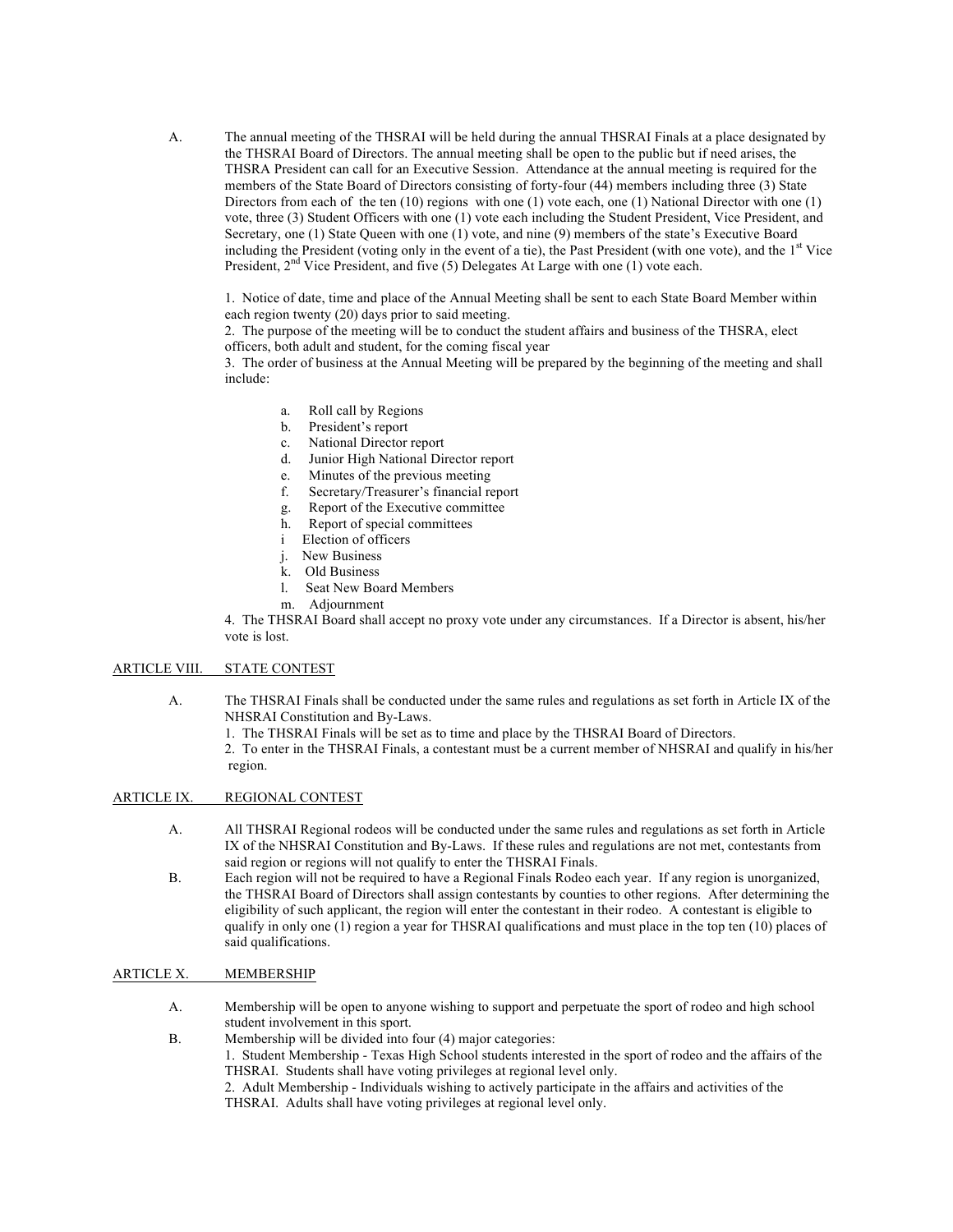- 3. Honorary Membership Individuals as determined by THSRAI Board.
- 4. Lifetime Non-Voting Membership \$100.00 per person. 50% to Scholarship Fund; 25% to Fund for Travel to NHSRAI Finals; and 25% to general operating fund for administrative expenses.
- C. Any person becoming a member of the Corporation will comply with all of its rules, by-laws and decisions and will be bound by the same.

#### ARTICLE XI. DUES

- A. Dues vary according to the type of membership and are subject to changes as according to the State and National policies.
- B. All dues are payable to the State Secretary-Treasurer, who will divide all monies as specified and issue each member a certificate of membership which may not be transferred or assigned.
- C. Any student wishing to participate in any Regional or the THSRAI Finals must be a current member verified by a membership card or written statement by the State Secretary-Treasurer.

#### ARTICLE XII. REGIONAL ORGANIZATION

A. Officers:

1. Regional President, Vice-President, Secretary-Treasurer (to be bonded) and a minimum of at least five (5) directors from members of said region.

2. Regional officers shall be elected at Regional meetings held prior to the Annual state meeting to be held at the THSRAI Finals

3. Term of office shall be one (1) year for all Regional Officers.

- 4. Each officer will be eligible to succeed himself/herself in office by election.
- B. Regional Fine

1. Region secretaries will be given deadline dates at the beginning of each year and must submit region financial reports monthly. Any deadlines not met will result in the following fines: a)  $1<sup>st</sup>$  offense - \$500.00; b) second offense - \$1,000.00; and, c) third offense will result in region being put on probation.

#### ARTICLE XIII. SCHOLARSHIP FUND

- A. Type perpetual
- B. This fund will stay intact as long as THSRAI, is in existence, with only the interest going to scholarships.<br>C. Any scholarship not applied for within three (3) years will be returned to the perpetual fund.
- Any scholarship not applied for within three (3) years will be returned to the perpetual fund.
- D. Types of Scholarships:
	- 1. Academic To be applied for
	- 2. Traveling To be won for expenses to NHSRAI Finals
- E. Scholarship approval will be made by THSRAI Executive Board after selection by Scholarship Committee appointed by the President.
- F. In the event the THSRAI needs funds to produce the THSRAI Finals, the perpetual fund can be used as collateral for one (1) year only. Any indebtedness must be paid off each year, before the said fund can be u used as collateral for another year.

## ARTICLE XIV. PARLIAMENTARY PROCEDURE

ROBERT'S RULES OF ORDER, REVISED shall govern this association in all cases to which they are applicable and in which they are not inconsistent with these by-laws and those of the National High School Rodeo Association, Inc.

## ARTICLE XV. AMENDMENTS

This Constitution and By-Laws may be amended at any regular meeting of the association by two-thirds (2/3) vote of the members present and voting provided notice of the proposed amendment shall have been given in the notice of the Annual Meeting.

#### ARTICLE XVI. EXECUTIVE SESSION

The THSRAI Board of Directors either wholly or in part may adjourn into a closed meeting.

#### ARTICLE XVII. GRIEVANCE

Procedure is to be established in accordance with NHSRAI. The Regional and State executive committee shall hear